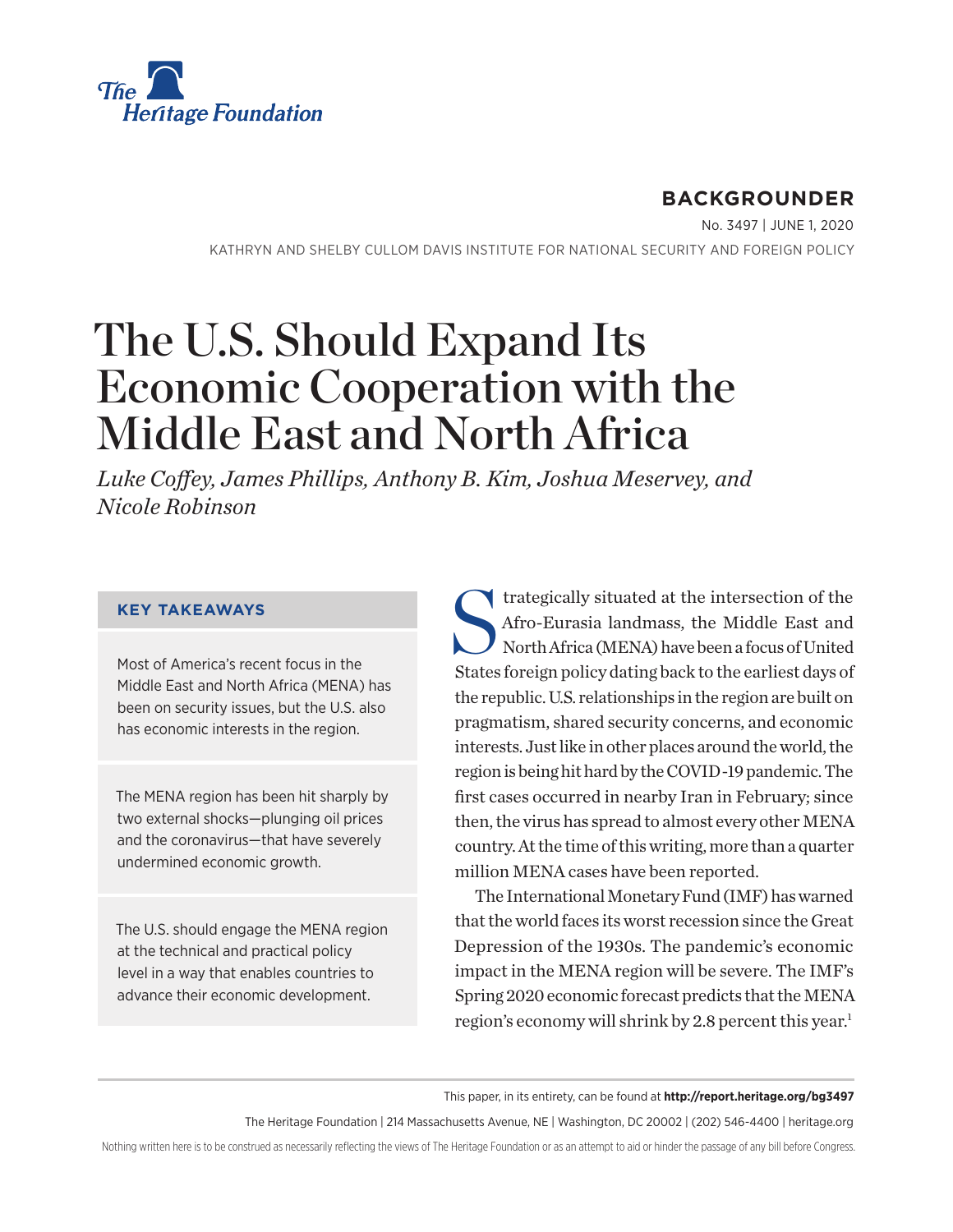Countries in the MENA region were already facing significant economic challenges before the COVID-19 pandemic, especially when it comes to bloated government spending, dwindling oil revenues, and youth unemployment. The region contains one of the world's youngest and fastest-growing populations. In most of the West, this would be viewed as an advantage, but not in the MENA region. Known as "youth bulges," these demographic tsunamis have overwhelmed the inadequate political, economic, and educational infrastructures in many countries, and the lack of access to education, jobs, and meaningful political participation fuels discontent. Because almost two-thirds of the region's inhabitants are under the age of 30, this demographic bulge will continue to have a substantial effect on political stability across the region.3

Geographically, the Middle East is critically situated. Two-thirds of the world's population lives within an eight-hour flight of the Gulf region, making it easily accessible from most other regions of the globe. The Middle East also contains some of the world's most critical maritime choke points, such as the Suez Canal, the Bab el-Mandeb Strait, and the Strait of Hormuz.

Financial and logistics hubs are also growing along some of the world's busiest transcontinental trade routes. One of the region's economic bright spots in terms of trade and commerce is in the Persian Gulf. The emirates of Dubai and Abu Dhabi in the United Arab Emirates (UAE), along with Qatar, are competing to become the region's top financial center. Oman's ports of Duqm and Salalah not only are strategically located for global trade but also offer the U.S. Navy important basing options outside the Persian Gulf.

The economic situation in North Africa is similar to that of the Middle East. High unemployment, especially among the young, bloated bureaucracies, centralized economic planning, and low growth rates dog the economies. The best performing North African country in The Heritage Foundation's *2020 Index of Economic Freedom* was Morocco, which earned a "Moderately Free" ranking, while the rest received a "Mostly Unfree" or "Repressed" ranking.

The region's insecurity exacerbates its economic problems and has global ramifications. The festering war in Libya directly affects the rest of Africa, Europe, and the Middle East, and is increasingly a proxy war as foreign powers pursue their rivalries there. Terrorists target all five of the region's countries, and Tunisia was a major source of foreign fighters for ISIS. The political situations in Algeria, Libya, and Tunisia are unsettled. Morocco emerged mostly unscathed from the Arab Spring, and the relative stability of Egypt—which is critical to regional stability and the Arab world's tentative détente with Israel—is overseen by the government's iron rule.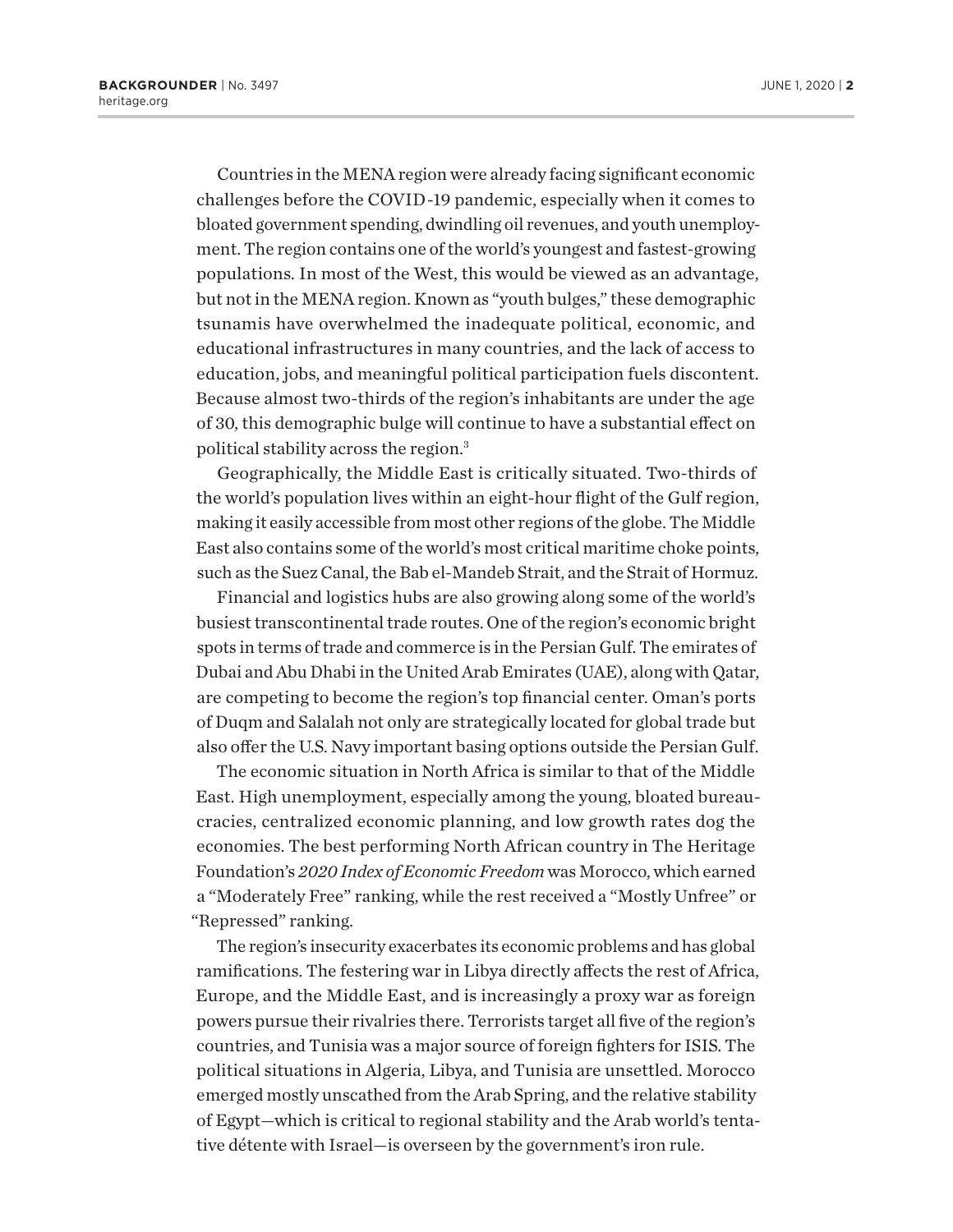The economic situation in the MENA region is part of what drives the political environment. The lack of economic freedom was an important factor leading to the Arab Spring uprisings, which began in early 2011 and disrupted economic activity, depressed foreign and domestic investment, and slowed down economic growth. If the region does not respond to the COVID-19 pandemic effectively, there will likely be even more instability.

It is in America's interests to ensure that the region is stable, secure, and prosperous. In order to help achieve this stability, the U.S. should double down on its diplomatic effort to end the Gulf dispute,<sup>2</sup> end pointless and economically harmful tariffs on steel and aluminum, ensure that the proposed Middle East Strategic Alliance has a robust economic component, and promote economic freedom and free trade with the region when and where appropriate.

While these measures taken individually will only have a limited impact on the economic health of the MENA, taken together they offer a realistic and meaningful approach for the United States and friendly governments in the region to help each other.

#### U.S. Economic Interests in the Middle East

Most of the focus of U.S. policymakers in the MENA region in recent years has been on security issues. Transnational terrorism from groups like al-Qaeda and ISIS, and rogue state actors like Iran, have dominated the U.S. approach to the region.

While these issues remain important, economic aspects of U.S. engagement in the region cannot be ignored—especially considering the negative impact that COVID-19 will have on the region. The U.S. has a long-term interest in the Middle East that derives from the region's economic importance as the world's primary source of oil and gas. The MENA region contains more than half of the world's oil reserves and is the world's chief oil-exporting region.<sup>3</sup> As the world's biggest oil consumer,<sup>4</sup> the U.S., even though it has imported relatively little of its oil from the Middle East since the U.S. became energy independent, has a vested interest in maintaining the free flow of oil and gas from the region. Oil is a fungible commodity, and the U.S. economy remains vulnerable to sudden spikes in world oil prices.

Because many U.S. allies depend on Middle East oil and gas, there is also a second-order effect for the U.S. if supply from the Middle East is reduced or compromised. For example, Japan is both the world's third-largest economy and second-largest importer of liquefied natural gas (LNG).<sup>5</sup> The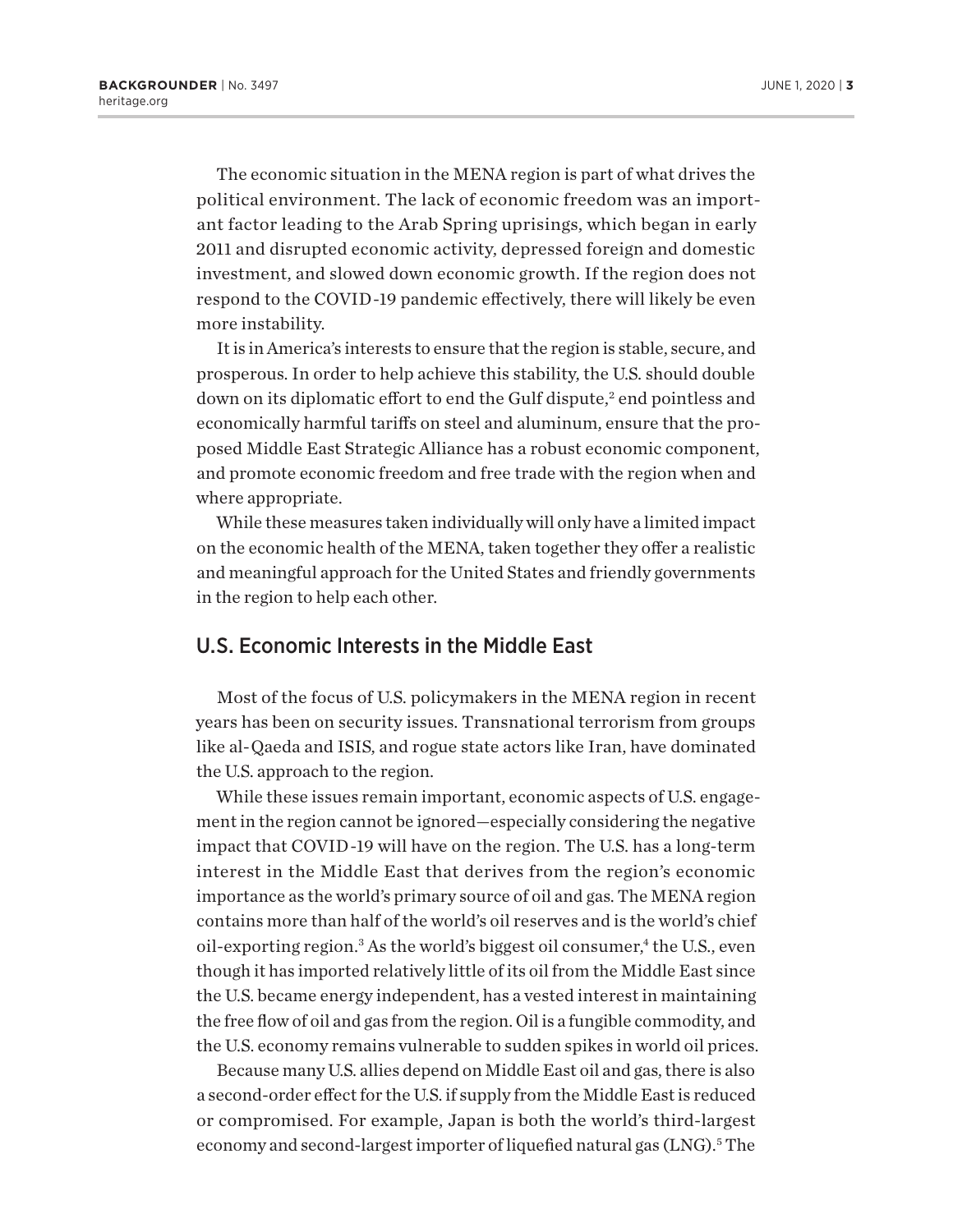U.S. itself might not depend on Middle East oil or LNG, but the economic consequences arising from a major disruption of supplies would ripple across the globe.

The U.S. has strong military, security, intelligence, and diplomatic ties with several Middle Eastern nations, including Israel, Egypt, Jordan, and the six members of the Gulf Cooperation Council (GCC). Because the historical and political circumstances that led to the creation of NATO have largely been absent in the Middle East, the region lacks a similarly strong collective security organization.

When it came into office, the Trump Administration proposed the idea of a multilateral Middle East Strategic Alliance with its Arab partners. The initial U.S. concept, which included security, economic cooperation, and conflict resolution and deconfliction, generated considerable enthusiasm, but the project was sidelined by a diplomatic dispute primarily involving Saudi Arabia, the UAE, and Qatar. Middle Eastern countries traditionally have preferred to maintain bilateral relationships with the U.S. and generally have shunned multilateral arrangements because of the lack of trust among Arab states. However, economic cooperation works best when there are more actors working together.

This lack of trust manifested itself in June 2017 when the Kingdom of Saudi Arabia, the United Arab Emirates, Bahrain, Egypt, and several other Muslim-majority countries cut or downgraded diplomatic ties with Qatar after Doha was accused of supporting terrorism in the region. All commercial land, air, and sea travel between Qatar and these nations has been severed, and Qatari diplomats and citizens have been expelled. Discussions between Qatar and GCC members to resolve the dispute began in October 2019 and broke down in February 2020. Political tensions still remain high between Gulf states.

#### U.S. Economic Interests in North Africa

North Africa does not supply significant quantities of oil or gas to the U.S., but as with the Middle East, disruptions there are relevant to Washington because of the dynamics of the global energy market. Libya sits on the world's 10th-largest proven oil reserves, but production has cratered amid its civil war. Algeria has the 10th-largest gas reserves and is a major supplier for Europe. However, the industry is suffering, especially due to Russian and American competition, a problem likely to worsen once the Russia-to-Europe Nord Stream 2 pipeline starts pumping.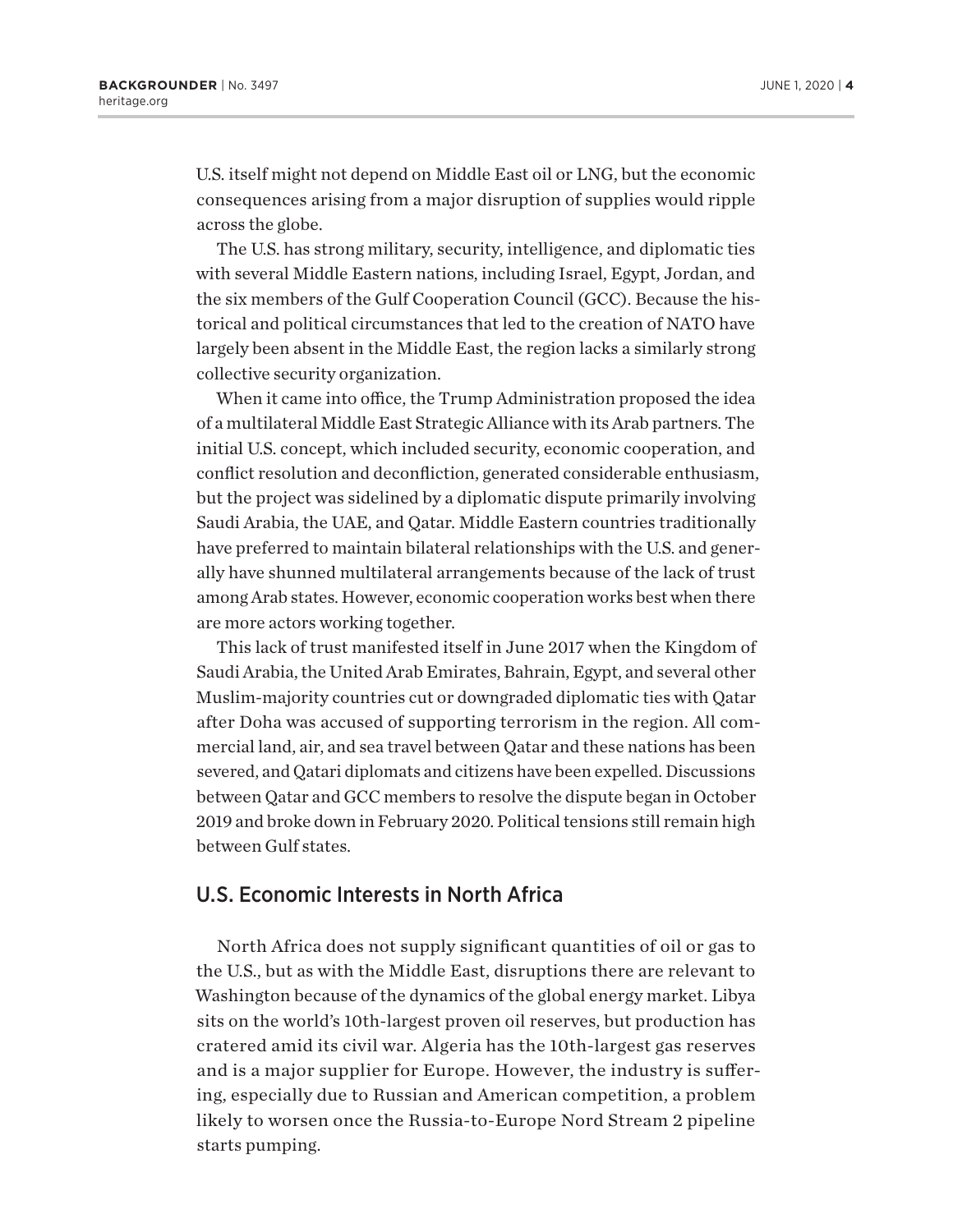North Africa is the home of the only African country, Morocco, which has a free trade agreement with the U.S. Several North African countries, especially Morocco, are seeking to take advantage of their position in Africa and close to Europe to position themselves as gateways to Africa.

Before the pandemic descended, many of the world's fastest-growing economies were in sub-Saharan Africa, and its booming population drew many countries' attention as a potential new market. Morocco and Tunisia, given their existing manufacturing base, comparative stability, ties to Europe and sub-Saharan Africa, and relatively well-educated populations, could indeed serve as economic bridges between the U.S. and parts of Africa, though both need to undertake labor and regulatory reforms, and upgrade their port infrastructure, to realize their potential.

#### COVID-19 in the MENA Region

The rapid spread of COVID-19 in the MENA region is linked to a massive outbreak in Qom, Iran, in early February. The virus likely originated from Chinese students and guest workers or businessmen traveling between China and Iran. The virus quickly spread to nearby countries—most, if not all, of them linked to cases in Iran.

In response, most countries implemented travel restrictions and the closure of non-essential businesses, but freedom of movement varied from country to country. Jordan and Iraq implemented strict measures early to curtail the effects of the virus. Gulf countries were slower to implement the same measures. In Libya, Yemen, and Syria, civil wars have weakened infrastructure and divided governments, making it difficult to test for the virus and implement country-wide containment measures.

As of May 6, the virus has spread to all 18 countries in the Middle East and North Africa.<sup>6</sup> At the time of this writing Iran, Saudi Arabia, and Qatar have the highest number of recorded coronavirus cases, while the West Bank, Yemen, and Syria have the lowest reported number of cases in the region—though this is probably because of inadequate reporting mechanisms.7 Disparities in state capacity and transparency may explain data inaccuracy. Egypt and Iran are accused of actively suppressing information about the virus from the public. In Yemen and Syria, displaced people living in overcrowded refugee camps are the most vulnerable due to the lack appropriate health and sanitation services. Migrant and guest worker communities in the Gulf are also at risk for a potential outbreak. Making up a significant percentage of the labor force, these guest workers live in densely packed and unsanitary living conditions. So far, it has been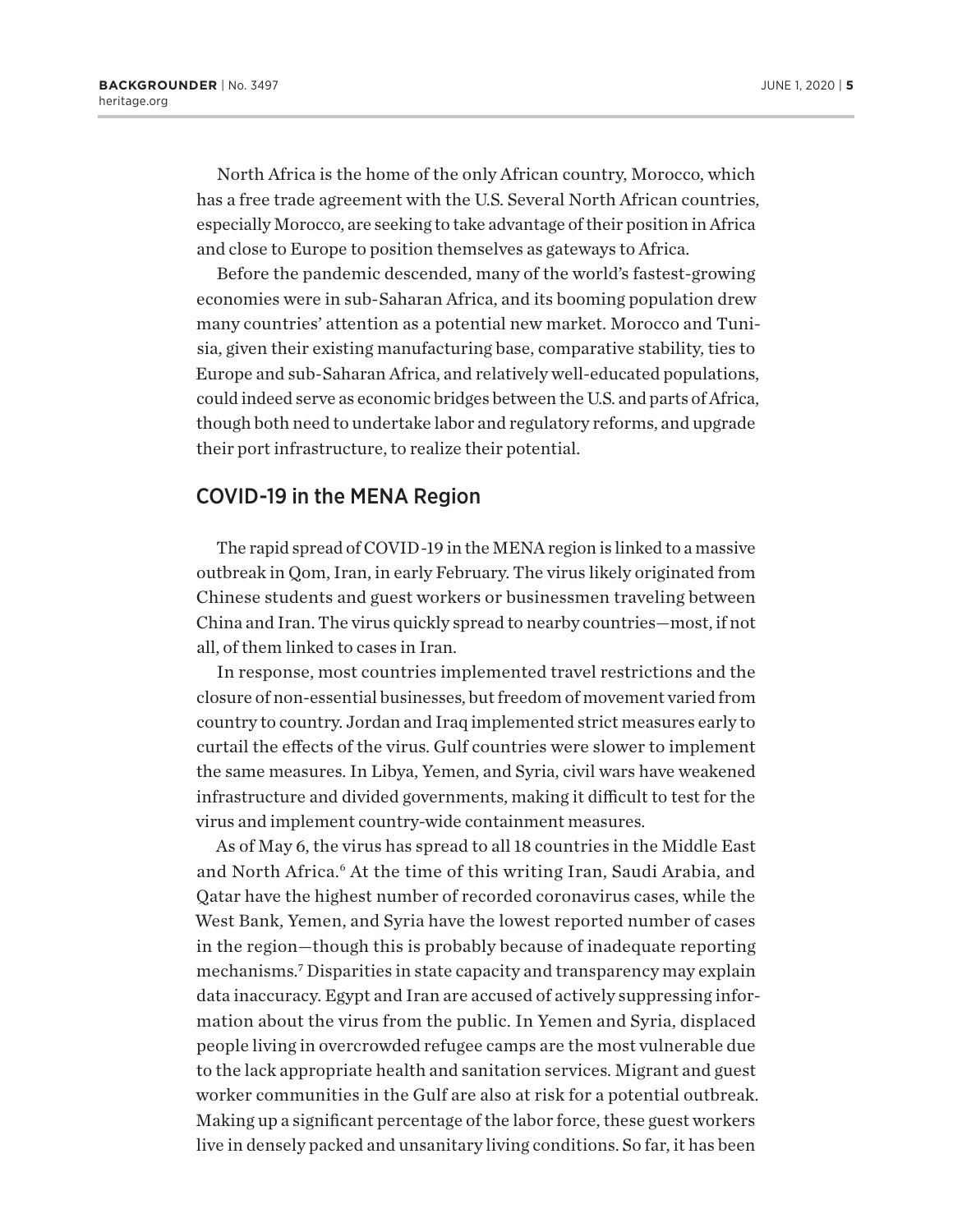difficult for international health organizations to understand the size and scope of the virus outbreak in the region.

The regional economic impact of the COVID-19 pandemic has been devastating. In addition to the widespread loss of production and wages due to public lockdowns, MENA oil and gas exporters have been severely affected by the sharp decline in world energy prices due to the pandemic-related economic recession. Plunging oil revenues have led Gulf oil exporters to lay off foreign workers, which in turn diminished the flow of remittances that formerly boosted the economies of labor-exporting countries, such as Egypt, Jordan, Lebanon, and the Palestinian territories. The pandemic also decimated the tourism industries that play important roles in the economies of Egypt, Israel, Jordan, Morocco, and Tunisia. Saudi Arabia, Iraq, and Iran also were hurt by declining revenues from fewer foreign religious pilgrims visiting Muslim holy sites.

Africa's first confirmed COVID-19 case was reported in Egypt in February, and North Africa has been the continent's hotspot ever since. According to Johns Hopkins University, Egypt, Morocco, and Algeria have the second-, third-, and fourth-highest number of confirmed coronavirus cases, respectively, on the continent at the time of this writing.<sup>8</sup> According to the Africa Centres for Disease Control and Prevention, North Africa also leads the African continent in COVID-19-related deaths, despite being only the thirdmost populous region. However, given the lack of widespread testing, it is impossible to know the accuracy of the data. The virus could have spread to North Africa from Europe, given the geographical proximity and the strong trade and human ties linking the two.

North African governments launched aggressive lockdowns to counteract the virus' spread, but the restrictions are unlikely to have much effect in Libya as the violence and lack of government capacity there makes it difficult to track and treat COVID-19 patients. Some human rights organizations also claim that North African governments are using the lockdowns as a pretext for squashing political dissent. The main focus of most countries in both the Middle East and North Africa is to shape a favorable narrative to curb the economic effects of the pandemic, which are key drivers of political unrest.

## Economic Freedom and Economic Conditions in the MENA Region

Many of the countries in the MENA region had undergone political and economic turbulence prior to the global outbreak of COVID-19. The region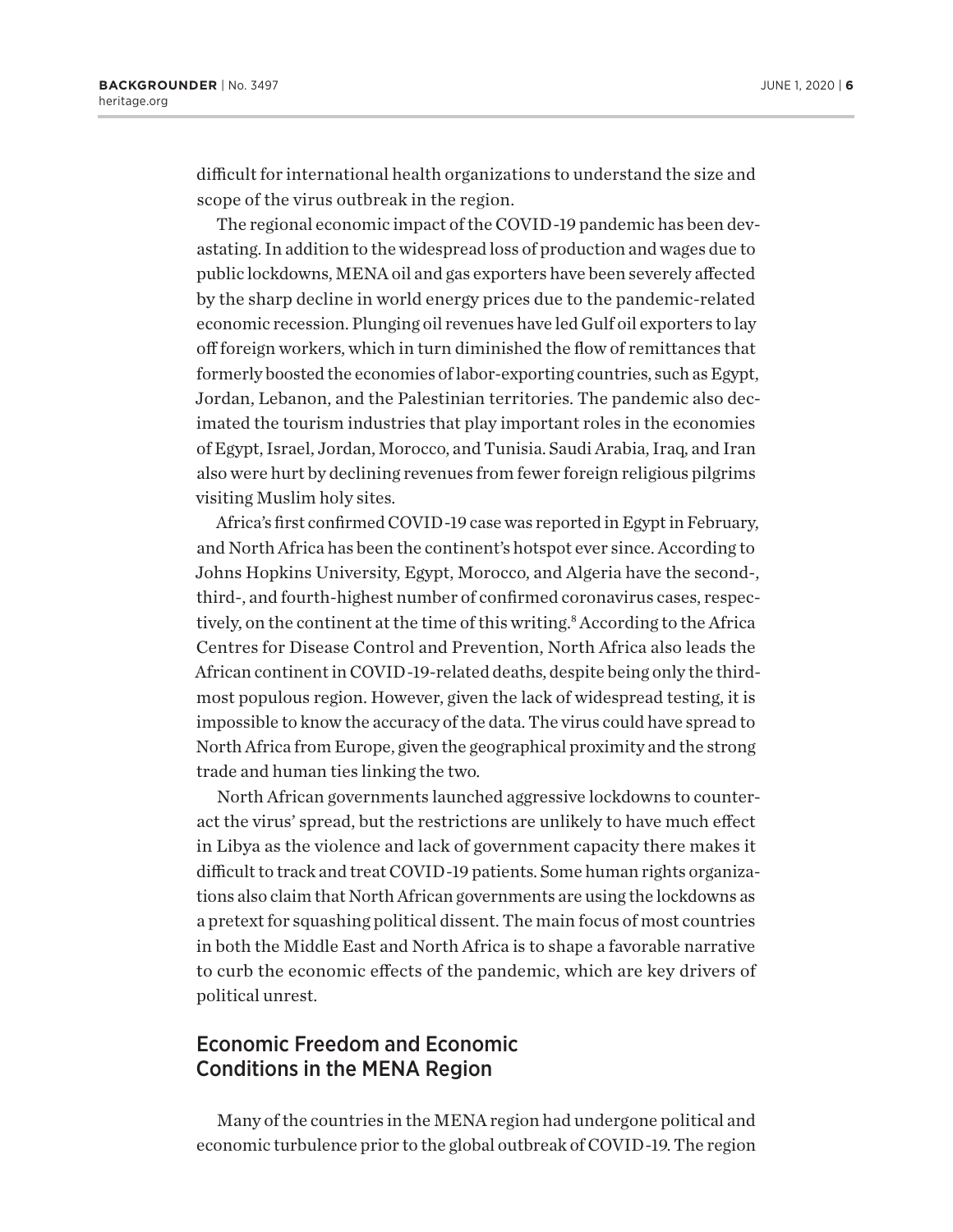as a whole has been hit sharply by two interwoven, reinforcing external shocks that have been severely undermining economic growth. The spread of COVID-19 and plunging oil prices have forced the region to confront significant economic turmoil and social challenges. Almost all countries in the region have reported official COVID-19 cases, and oil prices have fallen by approximately 50 percent since the beginning of the year.

The task of preserving and revitalizing engines of economic growth has become more vital than ever. The ongoing pandemic has resulted in severe supply disruptions as well as consumer demand contraction for the region, affecting various sectors of the economies. At the same time, global financial conditions have tightened sharply, adding to the region's challenges.

The negative impact of COVID-19 could be long-lasting, given that there is a high degree of uncertainty around the depth and duration of the pandemic that further compounds the region's institutional weaknesses.

As The Heritage Foundation's annual *Index of Economic Freedom* has documented over the years, structural and institutional problems prevent the much-needed expansion of economic freedom in the region. The region's problems are complex, rooted in decades of authoritarian or non-democratic rule, which has kept power and resources in the hands of a few. Progress on economic restructuring and diversification that reduce the state's overall role in the economy and people's lives have been limited.

According to the 2020 Index,<sup>9</sup> the MENA region does not have any economically "Free" countries, and the UAE, Israel, and Qatar are its only "Mostly Free" economies. The majority of the countries in the region fall into the "Moderately Free" or "Mostly Unfree" categories, with Iran and Algeria categorized as "Repressed."

All in all, private-sector growth in the region has lagged behind levels needed to provide enough job creation, particularly for the younger population, reflecting a considerable lack of economic dynamism and vitality. To strengthen the private sector, expand job opportunities, diversify the economy, and reduce its dependence on oil-export revenues, Saudi Arabia has launched Saudi Vision 2030. This strategic framework for economic development includes attracting foreign investment, privatizing portions of the state-owned oil industry, reforming public-sector services, and expanding the entertainment and tourism sectors. Other Arab Gulf governments established similar goals with UAE Vision 2021, Qatar National Vision 2030, Kuwait Vision 2035, and Oman Vision 2040.

The objective of America's strategic and practical economic engagement with the MENA region should be to help to put it on a track to sustainable and broad-based entrepreneurial growth.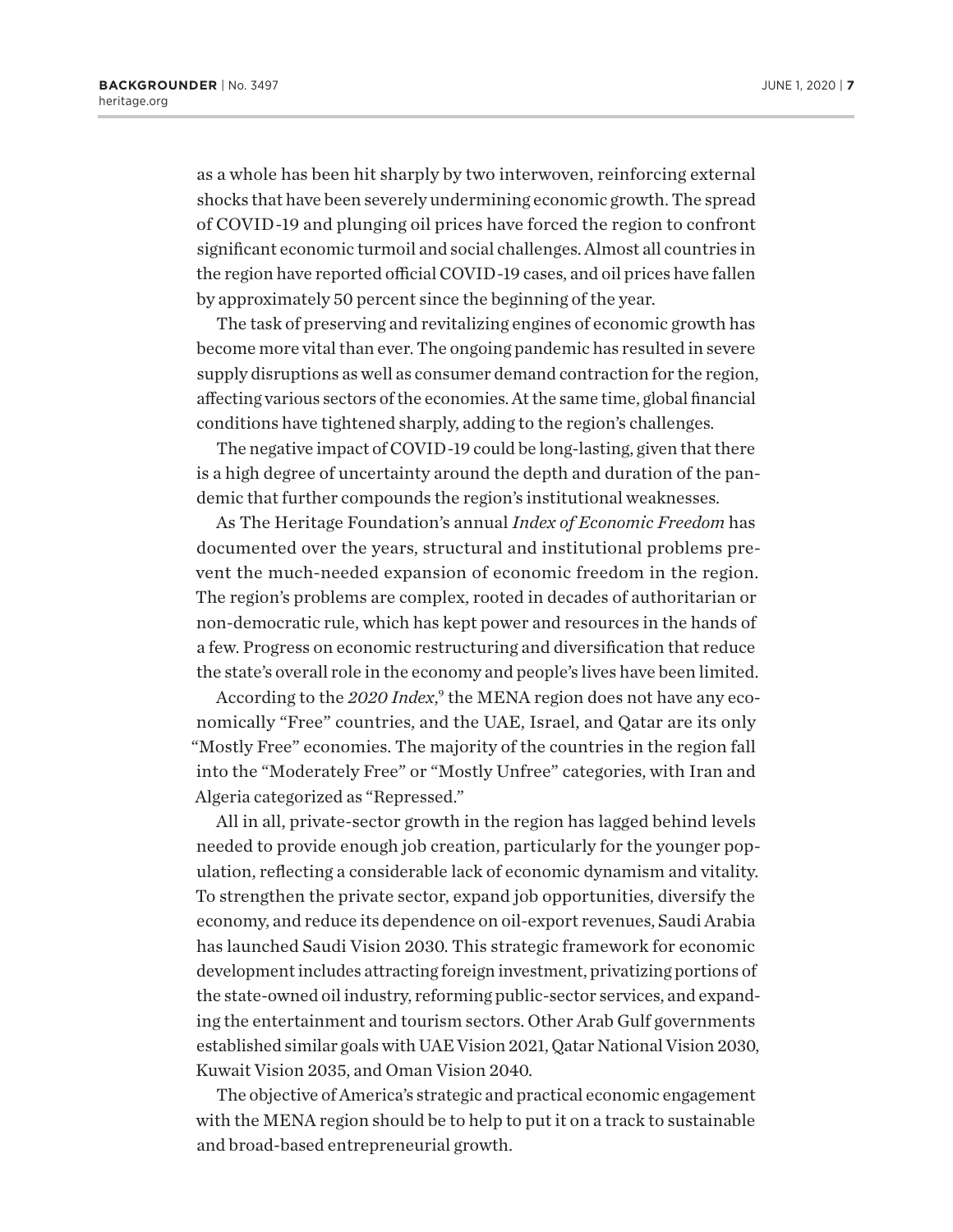## Time for an Economic Freedom Partnership with MENA Allies and Friends

The promotion of economic freedom at home and abroad is essential not only for a genuine and sustained revitalization of the U.S. economy, but also for strengthening U.S. national security.

The ongoing COVID-19 pandemic underscores the importance of advancing economic freedom for the region. Policies and governing systems that promote freedom, whether through improvements in the rule of law, the promotion of competition and openness, or suitable restraints on the size and economic reach of government, turn out in practice to advance practical solutions to a wide range of challenges. Indeed, as the *Index* has shown, countries with higher degrees of economic freedom are more resilient in times of calamity because they capitalize more fully on the capacity of their private sectors.

As the *2020 Index* reported, the region's overall economic freedom improved slightly over the past year. There is still much room for improvement, however. Several of the core components of economic freedom, such as rule of law and limited government, are inimical to corruption, and enhancing economic freedom around the globe will necessarily bring down levels of corruption as well.

Central to the task of advancing economic freedom and a welcoming business environment in the region must be committed economic statecraft that creates a more inviting playing field for private investors. Needless to say, the U.S. cannot give MENA countries the political will that they need to transform their economies according to free-market principles. However, by becoming involved at the levels of critical policy dialogue and implementation, the U.S. can ensure that its guidance and concerns are taken into account.

Women's economic empowerment is a driving force to meaningful long-term economic development in the MENA region. In 2019, women represented only 20 percent of the workforce, despite outnumbering men in pursuing university degrees.10 This data dramatically varies across the region. Israel performs the best in the region at 60 percent, while Yemen performs the worst at 6 percent. Gulf countries, such as the UAE and Qatar generally perform above average, while Iraq, Syria, and Jordan perform the worst.11 Legal and regulatory barriers in addition to cultural attitudes represent the biggest challenges affecting women's economic freedom. As a country that embodies and promotes the free market, private enterprise, and innovation, the United States is uniquely positioned to illustrate the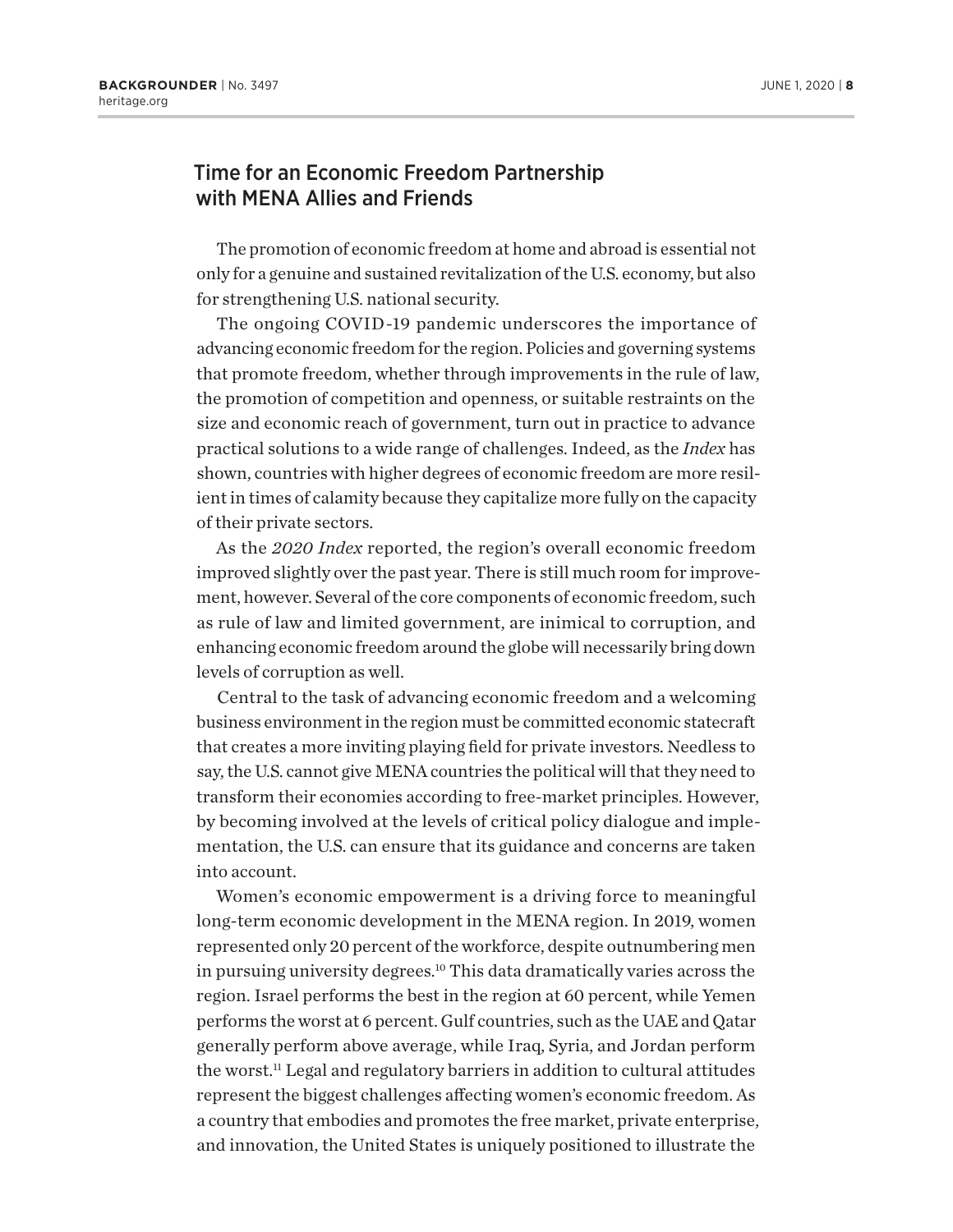importance of women's empowerment via its foreign policy. Over the past few years, the Trump Administration has embraced this agenda through its Women's Global Development and Prosperity (W-GDP) Initiative. If implemented well, the W-GDP Initiative could usher in a new model for U.S. foreign assistance in the MENA region based on free-market principles.

Indeed, as Secretary of State Mike Pompeo pointed out in his January 2019 speech at the American University in Cairo, titled "A Force for Good: America Reinvigorated in the Middle East,"

America is a force for good in the Middle East. We need to acknowledge that truth, because if we don't, we make bad choices—now and in the future. And our choices, the choices we make today have consequences for nations, and for millions and millions of people, for our safety, for our economic prosperity, for our personal freedoms, and those of our children.<sup>12</sup>

## Recommendations for the U.S.

Advancing economic freedom is more urgent and imperative than ever for the MENA region, and it is time to make the critical choice together. The U.S. can also engage at the technical and practical policy level in a way that enables countries to advance their economic development. The United States should:

- **Encourage countries in the region to ensure independent judiciaries and commercial legal frameworks.** Corruption not only squanders economic resources, but also restricts economic competition and hinders the development of free enterprise. Transparency and anti-corruption practices in trade and investment should be emphasized in bilateral investment treaties and other economic exchanges.
- **Incentivize governments to further liberalize their economies to spur the development of vibrant private sectors.** Countries in the MENA region have long suffered from a lingering legacy of flawed socialist economic development models, which have curtailed economic growth, protected dysfunctional bureaucracies, and prolonged the existence of inefficient state-owned sectors. Expanding the private sector is key to ensuring economic rebound and growth as well as creating a larger middle class, which is an important building block for greater political stability. Washington should boost the foreign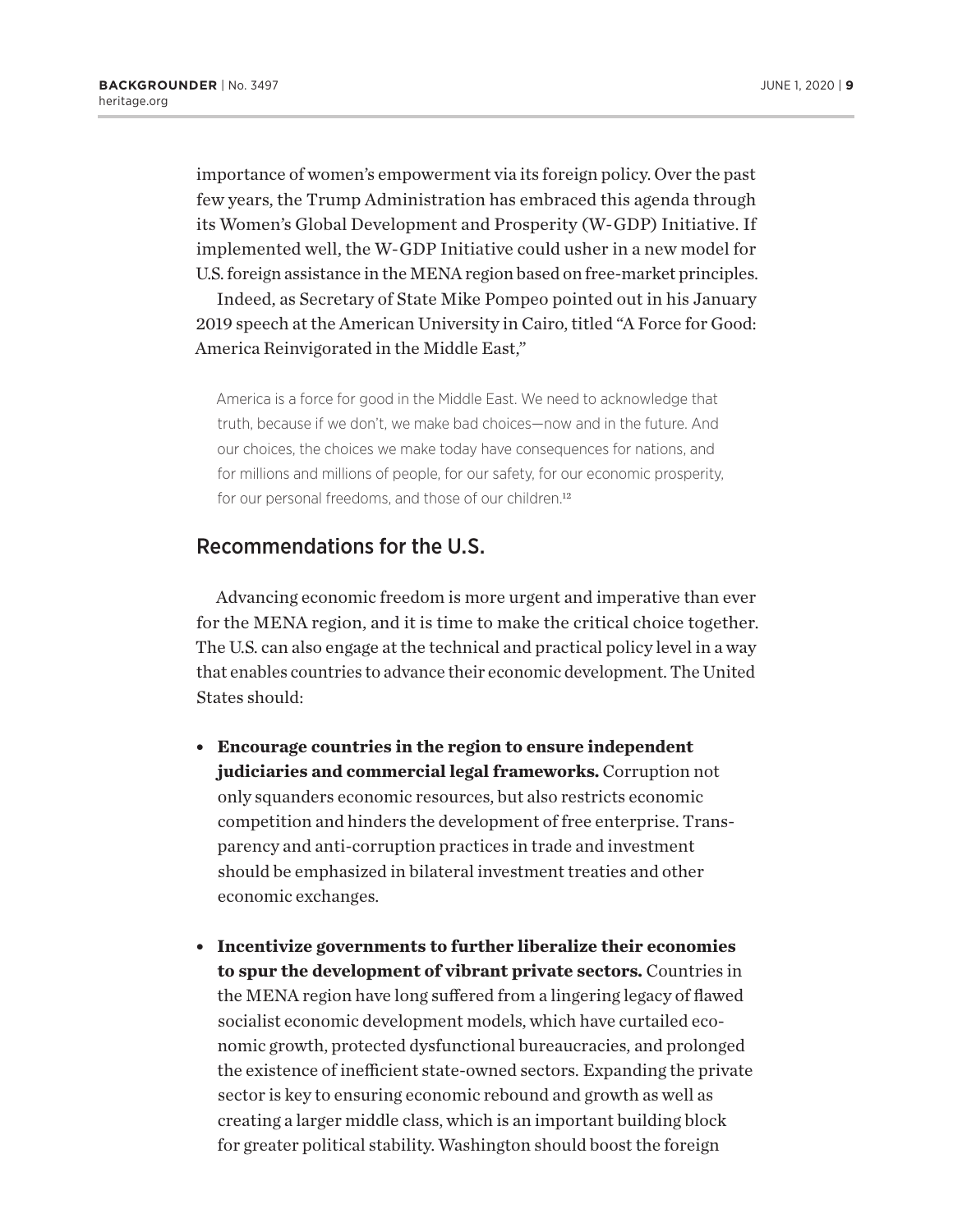aid programs of the Millennium Challenge Corporation (MCC) in the MENA region, which comprised only 11 percent of the total dollar value of active MCC compacts in 2019.<sup>13</sup>

- <sup>l</sup> **Pursue pragmatic region-wide trade agenda that will remove barriers to flows of goods and services.** The United States has already established a network of trade pacts in the region through bilateral free trade agreements (FTAs) with Israel, Bahrain, Oman, Jordan, and Morocco. In addition to making strategic efforts to better utilize these existing FTAs, Washington should consider pursuing additional trade agreements that can not only lower the costs of imported goods for consumers in the MENA region, but also expand exports to the U.S. market.
- **Double down on efforts to help to end the pointless Gulf dispute.** True economic recovery will not take place in the Gulf as long as the region remains divided. It is time that all countries involved sit at the same table and find a solution that can end the blockade. The U.S. should play a major leadership role through this process.
- **Remove unnecessary tariffs.** The current steel and aluminum tariffs put in place by the United States not only negatively affect the relations with notable American allies like Canada or the U.K., but also smaller ones, like those in the GCC. Over the years, countries like Bahrain and Oman have done much to diversify their economies, and the steel and aluminum sectors have played a key role. Not only are these tariffs bad for the American consumer, they also needlessly complicate America's bilateral relationships—especially in the Middle East.
- <sup>l</sup> **Ensure that the Middle East Strategic Alliance (MESA) includes an economic component.** In 2017, the Trump Administration proposed the creation of a MESA with its Arab partners in order to deepen relations, but little progress has been made. A good MESA will include security, economics, and energy issues. A sensible U.S. strategy would be to balance these issues as equally as possible. MESA should be seen as a stool with three legs (security, economics, and energy). If one leg is longer than the other, the whole stool is slanted at best, and unusable at worst. For too long, the U.S. has focused too much on just one of these issues at a time. This is not a healthy or sustainable way to advance U.S. interests in the region.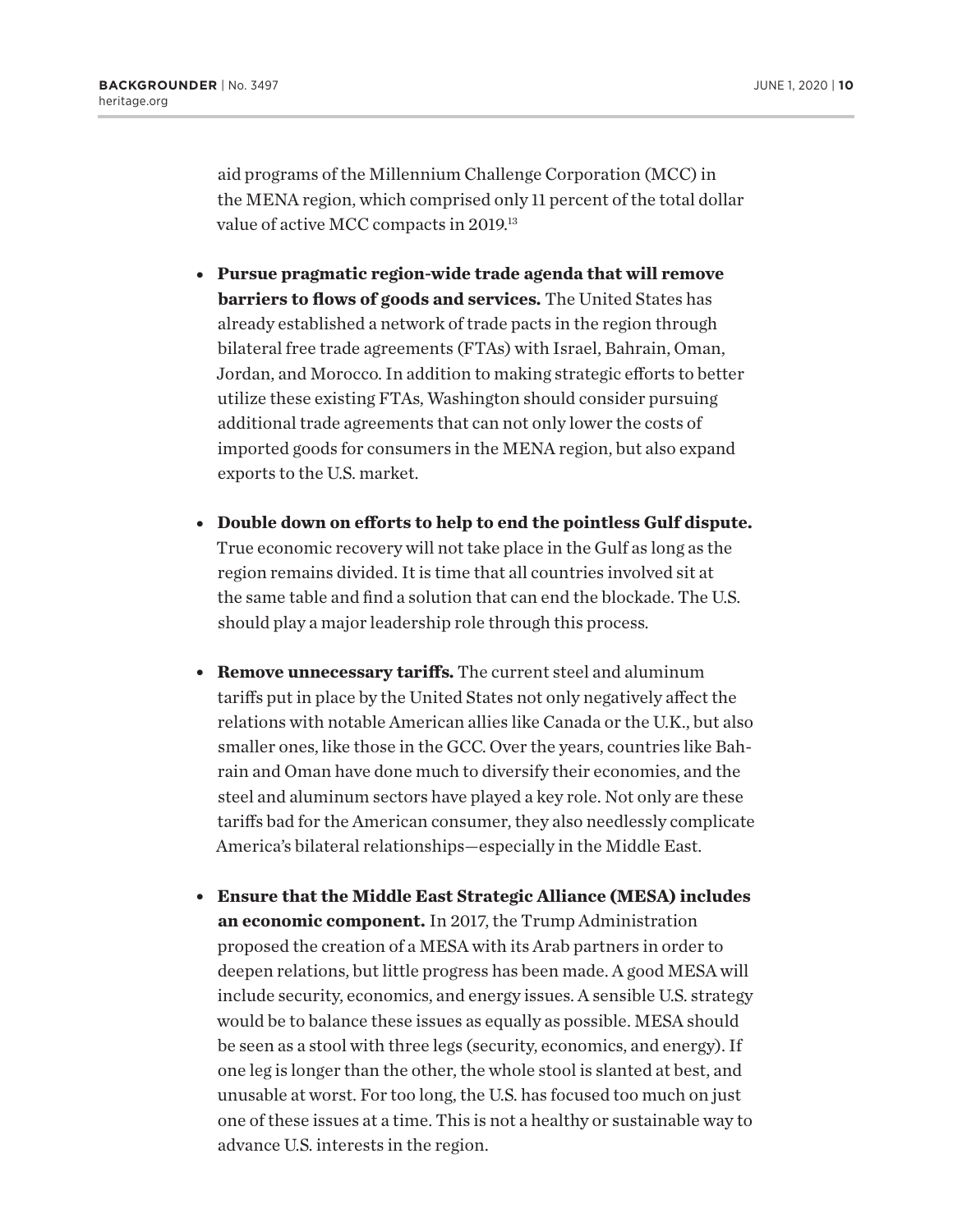<sup>l</sup> **Call on MENA states to normalize economic activity with** 

**Israel.** Israel is a key economic engine in the Middle East, yet many MENA countries refuse any commercial exchange with Israel due to residual tensions over the Israeli–Palestinian conflict. Washington should seek incremental progress on Israeli–Palestinian negotiations to defuse these tensions and lower the barriers to trade with Israel. But progress is unlikely if Israeli–Palestinian negotiations are not revived, and would be politically impossible if Israel follows through on current plans to annex portions of the West Bank. Absent annexation, and given the depth of the current crisis, some MENA countries may consider accepting an American offer to facilitate the forging of economic links with Israel. MENA states could especially benefit from cooperating with Israel, which faces many of the same climactic and water-scarcity challenges as other MENA countries, but is a food exporter and leading innovator in the agriculture and water-management sectors.

• Plan a U.S.–MENA forum to promote U.S. private-sector and **MENA private-sector contributions to economic recovery.** The American and MENA private sectors will be critical to the post-pandemic recovery of their respective regions, and the U.S. can support the process by hosting a high-level forum convening senior government and private-sector representatives from the U.S. and the MENA region. In addition to bolstering private companies, a forum is a public way for Washington to demonstrate commitment to the U.S.–MENA relationship and remind MENA governments of the desirability of collaborating with the United States.

### Conclusion

For the foreseeable future, the MENA region will remain a key focus for U.S. policymakers. The impact of COVID-19 on the world has been far-reaching and hugely damaging to every major economy. The pandemic has been the most widespread and hard-hitting health crisis in more than a century; it must not, however, weaken or undermine U.S. interests in the MENA region.

Overall, regional security has deteriorated in recent years and COVID-19 will only worsen the situation. The economic recovery plan described in this *Backgrounder* can ensure that Washington and regional capitals work together effectively to lay the foundations for renewed economic growth,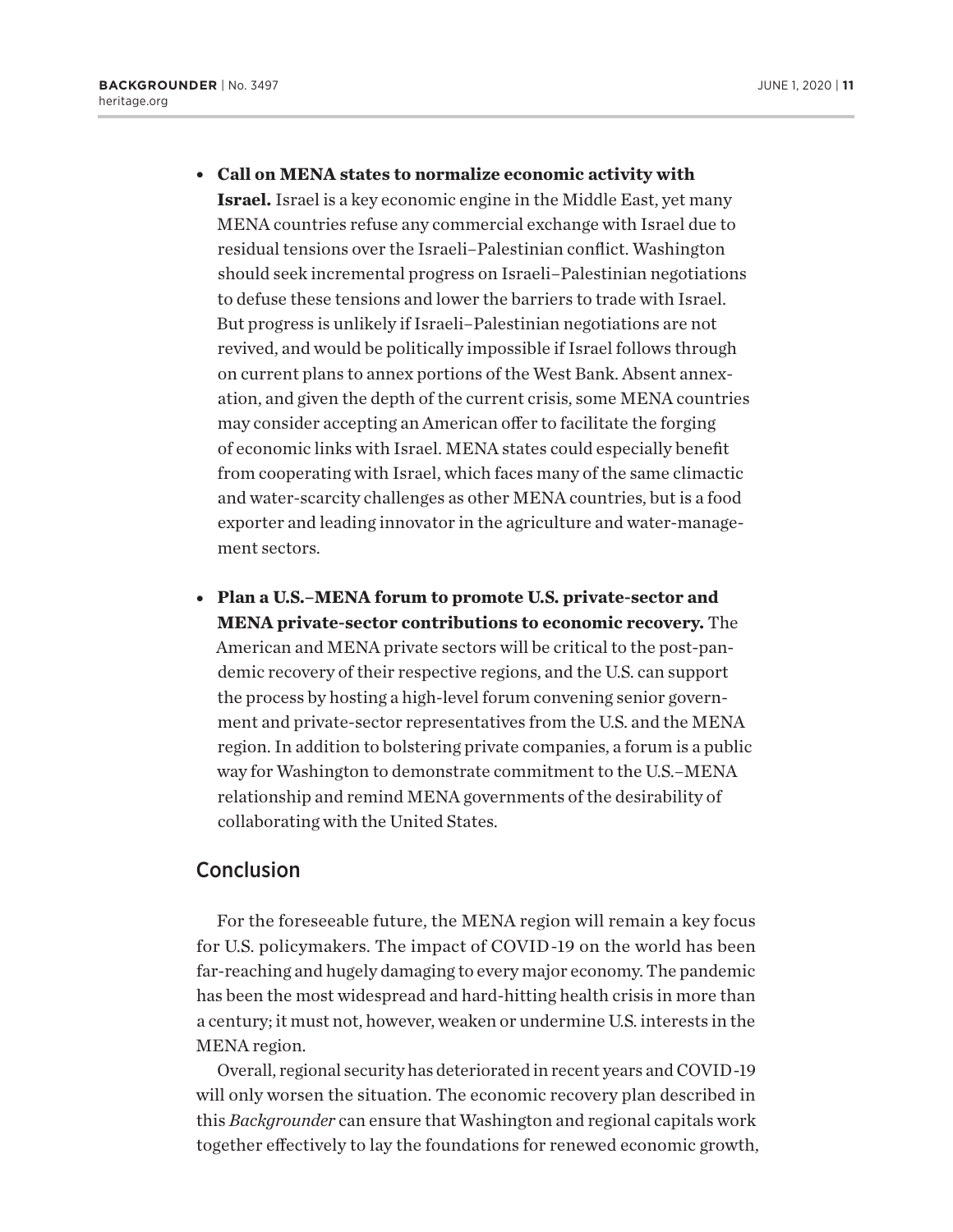job creation, and enhanced security in the aftermath of the biggest global crisis since World War II. This recovery must be based on the principles of economic freedom and free trade, combined with a determination and commitment to strengthening regional security, and standing up to those actors—including Iran and China—who threaten stability.

America's adversaries will seek to use the COVID-19 pandemic to divide the United States from its partners, sow division and disinformation, and exert greater influence. They must not be allowed to do so. This is a key moment for the U.S., Israel, and the Arab world to stand strong and steadfast, and to look forward to a new era of cooperation for advancing shared interests.

Luke Coffey is Director of Douglas and Sarah Allison Center for Foreign Policy, of the Kathryn and Shelby Cullom Davis Institute for National Security and Foreign Policy, at The Heritage Foundation. James Phillips is Senior Research Fellow for Middle Eastern Affairs in the Allison Center. Anthony B. Kim is Research Manager for, and Editor of, the *Index of Economic Freedom* in the Center for International Trade and Economics, of the Davis Institute. Joshua Meservey is Senior Policy Analyst for Africa and the Middle East in the Allison Center. Nicole Robinson is Research Assistant for the Middle East in the Allison Center.